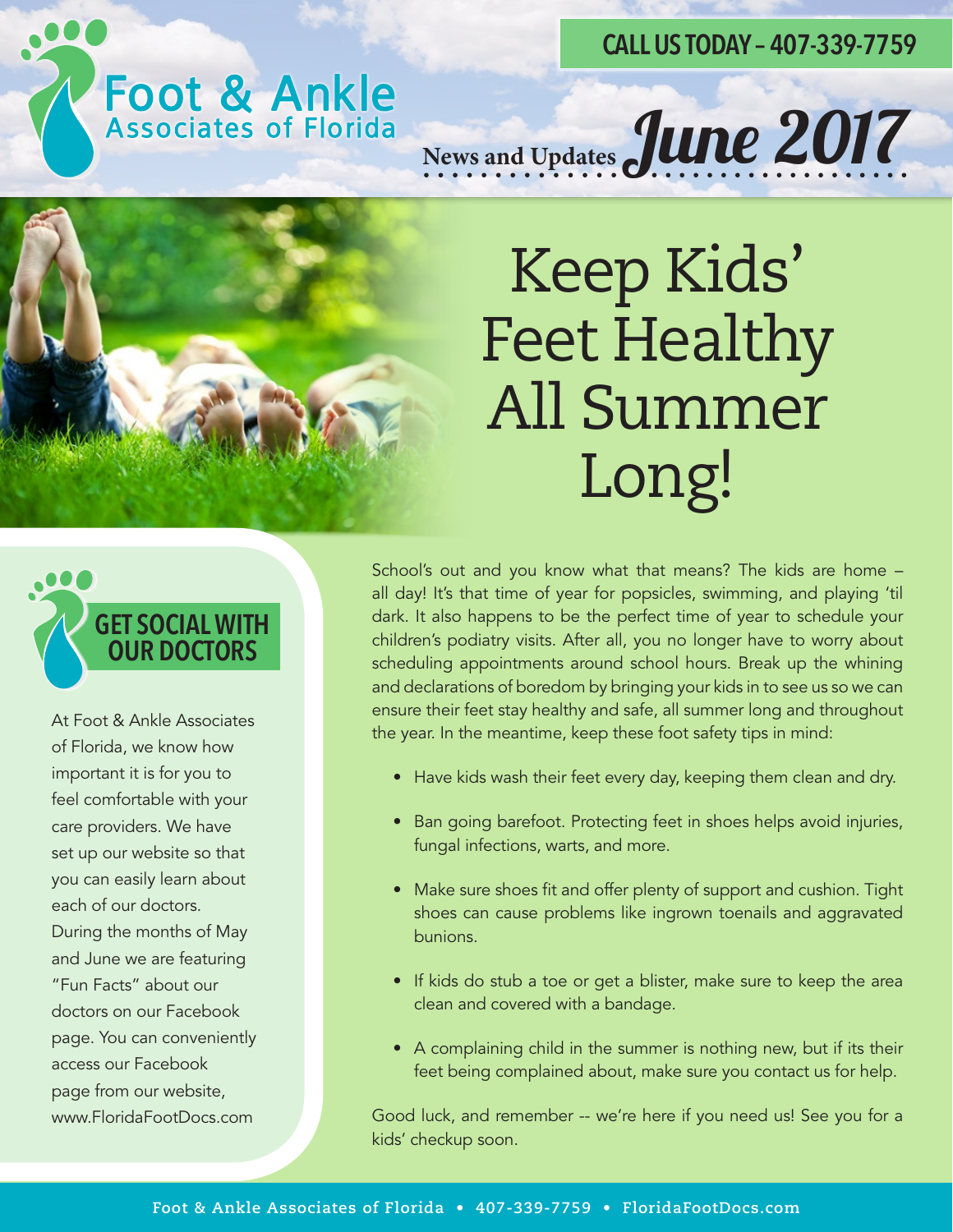#### How to Lace Shoes to Accommodate Your Feet

Whether your feet are narrow, your arch is high, or your heel tends to slip, did you know the solution could lie in the way you're lacing up? Here are some tricks to tying shoes that will help address common issues:

Tight on Top: lacing parallel will loosen up the fit and reduce pressure placed on top of the foot. This also works great for wide feet.

Arch Issues: crisscross laces down by your toes, then thread the laces up the eyelets in the middle skipping the zig zags there; tie them off as usual up at the top.

Heel Sliders: simply pull your laces tighter up by the ankle. Many running shoes even offer extra eyelets up top for just such an occasion.

Narrow Feet: use the widest eyelets only – the opposite is true if feet are wide.

There you have it – now, let the lacing begin!

### Mark Your Calendars

|  | June 2  | National Donut Day - breakfast, anyone?     |                                 |
|--|---------|---------------------------------------------|---------------------------------|
|  | June 6  | National Yo-Yo Day - it'll have its ups and |                                 |
|  | June 8  | Best Friends Day - have some fun with yo    |                                 |
|  | June 18 | Father's Day - thanks for all you do, Dad!  |                                 |
|  |         | June 21                                     | National Selfie Day - say chees |
|  |         | June 27                                     | Sunglasses Day - hope it's not  |
|  |         |                                             |                                 |

- 1-Yo Day it'll have its ups and downs Is Day – have some fun with your BFF y – thanks for all you do, Dad!
	- National Selfie Day say cheese
	- Sunglasses Day hope it's not cloudy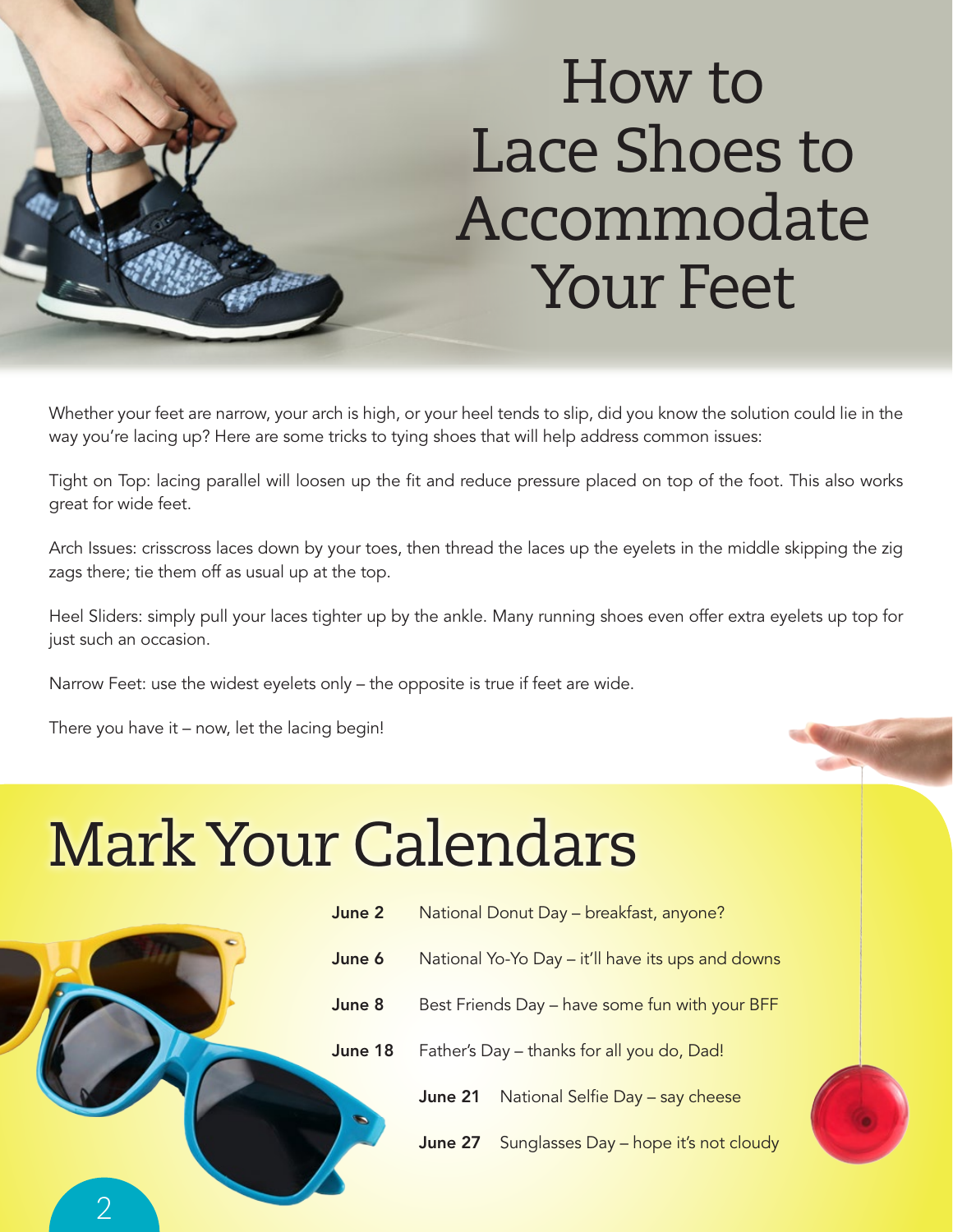## **Capsulitis** Culprits

It's National Gardening Month, but if the only thing you've got growing is pain in the balls of your feet and toes, well you probably don't feel much like celebrating! Gardening is an activity that puts a lot of stress on your capsular ligaments which are responsible for supporting your joints – a pretty big job! When you stoop down to dig or plant, these ligaments get quite a workout trying to support your body weight on excessively bent toes. As a result, they can become aggravated and inflamed a condition known as capsulitis.

Of course, gardening isn't the only culprit. Any activity that puts similar stress on your feet can cause the condition: climbing, running, even walking barefoot, or wearing high heels or nonsupportive shoes like ballerina slippers and flip flops. Sometimes foot structure can come into play as well and make you more susceptible to the problem. The good news is that conservative care is often all it takes to feel better. A break from the triggering activity, anti-inflammatory medication, comfy shoes with padding and orthotics can all do the trick.

So, that's the dirt on capsulitis. Hope it helps you stop it from sprouting up!



#### Breathe in the Benefits of Fresh Air!

In honor of National Great Outdoors Month, let's leave our air-conditioned homes, offices, and cars and head outside to get some fresh air! You'd be amazed at the benefits breathing in the outdoors can have on your health. Check out this list of what inhaling a little fresh air can do:

- Boost your immune system
- Reduce stress
- Increase happiness
- Give you an energy lift
- Improve your blood pressure and heart rate
- Sharpen your mind and help you think clearly
- Clean your lungs of toxins

Wow! We don't know about you, but we feel better already. It's just one more reason to head out the door and have some outside fun. Breathe deeply, and enjoy!